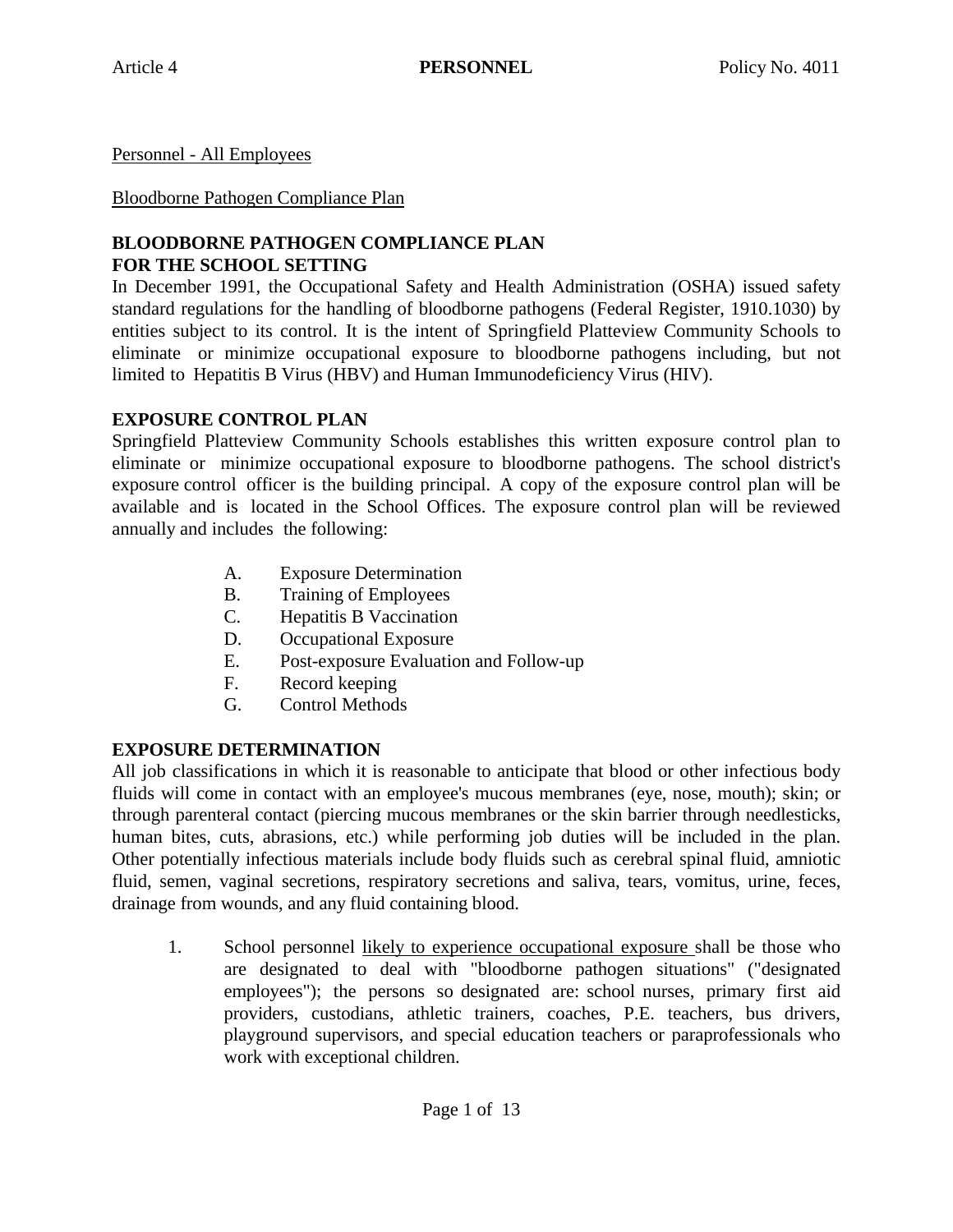- 2. School personnel unlikely to have occupational exposure include all employees not listed in paragraph "1" above ("non-designated employees"). All nondesignated employees shall refer bloodborne pathogen situations to a designated employee, and shall not be required to personally render first aid in bloodborne pathogen situations or be disciplined for failure to personally render first aid in bloodborne pathogen situations.
- 3. An employee who has an employment related bloodborne pathogen exposure incident (an incident in which another person's blood or other potentially infectious material contacts the employee's eye, mouth, mucous membrane, nonintact skin, or pierced mucous membrane or skin barrier) shall promptly give notice of the incident and details of the incident to the superintendent or the superintendent's designee.

# **TRAINING OF EMPLOYEES**

Springfield Platteview Community Schools will require all identified employees who, in the performance of their duties, may have occupational exposure to participate in a training program at the time of the initial assignment to such duties. The training program will:

- a. Be provided at no cost to employees.
- b. Occur annually, within one year of previous training.
- c. Be conducted by an individual knowledgeable in the subject area, as it applies to the school setting.
- d. Contain the following elements:
	- 1. An accessible copy of the regulatory text of this standard and an explanation of its contents.
	- 2. A general explanation of the epidemiology and symptoms of bloodborne diseases.
	- 3. An explanation of the modes of transmission of bloodborne pathogens.
	- 4. An explanation of the employer's exposure control plan and the means by which the employee can obtain a copy of the written plan.
	- 5. An explanation of the appropriate methods for recognizing tasks and other activities that may involve exposure to blood and other potentially infectious materials.
	- 6. An explanation of the use and limitations of methods that will prevent or reduce exposure including appropriate engineering controls, work practices, and personal protective equipment.
	- 7. Information on the types, proper use, location, removal, handling, decontamination and disposal of personal protective equipment.
	- 8. An explanation of the basis for selection of personal protective equipment.
	- 9. Information on the Hepatitis B vaccine, including information on its efficacy, safety, method of administration, and that the vaccine and vaccination will be offered free of charge.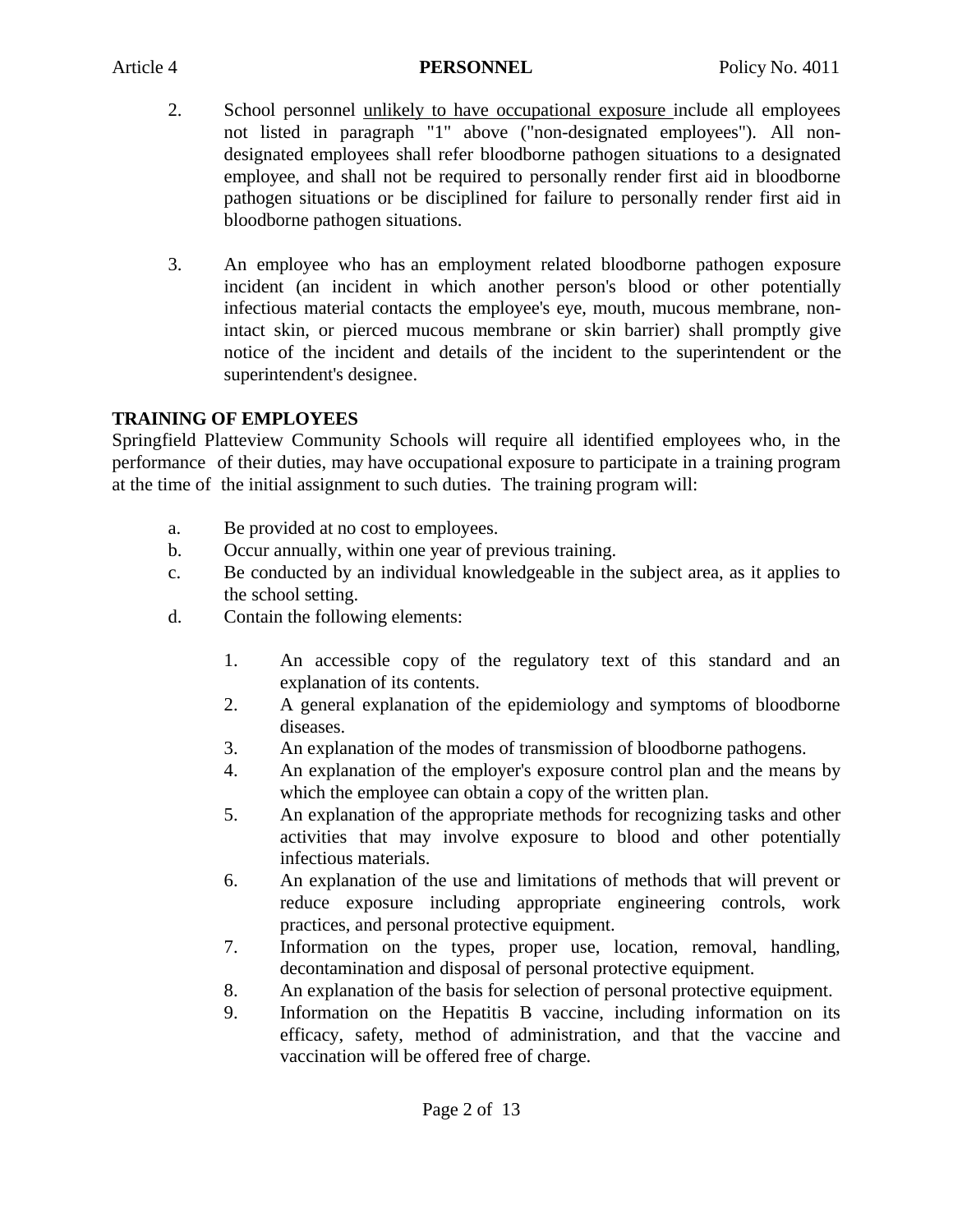- 10. Information on the appropriate actions to take and persons to contact in an emergency involving blood or other potentially infectious materials.
- 11. An explanation of the procedure to follow if an exposure incident occurs, including the method of reporting the incident and the medical follow-up that will be made available.
- 12. Information on the post-exposure evaluation and follow-up that the employer is required to provide for the employee following an exposure incident.
- 13. An explanation of the signs and labels and/or color coding denoting containers of regulated waste.
- 14. An opportunity for interactive questions and answers with the person conducting the training session.

#### **HEPATITIS B VACCINE**

Springfield Platteview Community Schools will offer Hepatitis B vaccine at no cost to school personnel identified as likely to experience occupational exposure in the performance of their duties. The vaccine will be made available after the employee has received the required training and within 10 working days of the work assignment. The employee may decline to receive the vaccine if he/she wishes to do so, if he/she previously received the complete Hepatitis B vaccine series, if antibody testing has revealed that the employee is immune, or the vaccine is contraindicated for medical reasons. An employee who initially declines the Hepatitis B vaccination may receive the vaccine, at no cost, at a later date if job duties continue to be covered by the standard. Vaccine shall be given under the supervision of a licensed health care professional.

#### **OCCUPATIONAL EXPOSURE**

Occupational exposure relates to the reasonable anticipation that blood or other infectious body fluids will come in contact with an employee's mucous membranes (eye, nose, mouth), skin, or through parenteral contact (skin piercing) while performing job duties.

If an exposure would occur by staff or student, the following should occur:

- 1. Wash exposed area immediately with soap and water.
- 2. If mucous membrane, irrigate or wash thoroughly.
- 3. Report exposure immediately. The post-exposure evaluation must occur within 24 hours.
	- a. If a student:
		- 1. Notify principal and parent or guardian.
		- 2. Recommend medical provider be consulted.
	- b. If an employee:
		- 1. Report immediately to the principal.
		- 2. Complete the post-exposure incident report form.
		- 3. Follow a post-exposure evaluation and follow-up plan.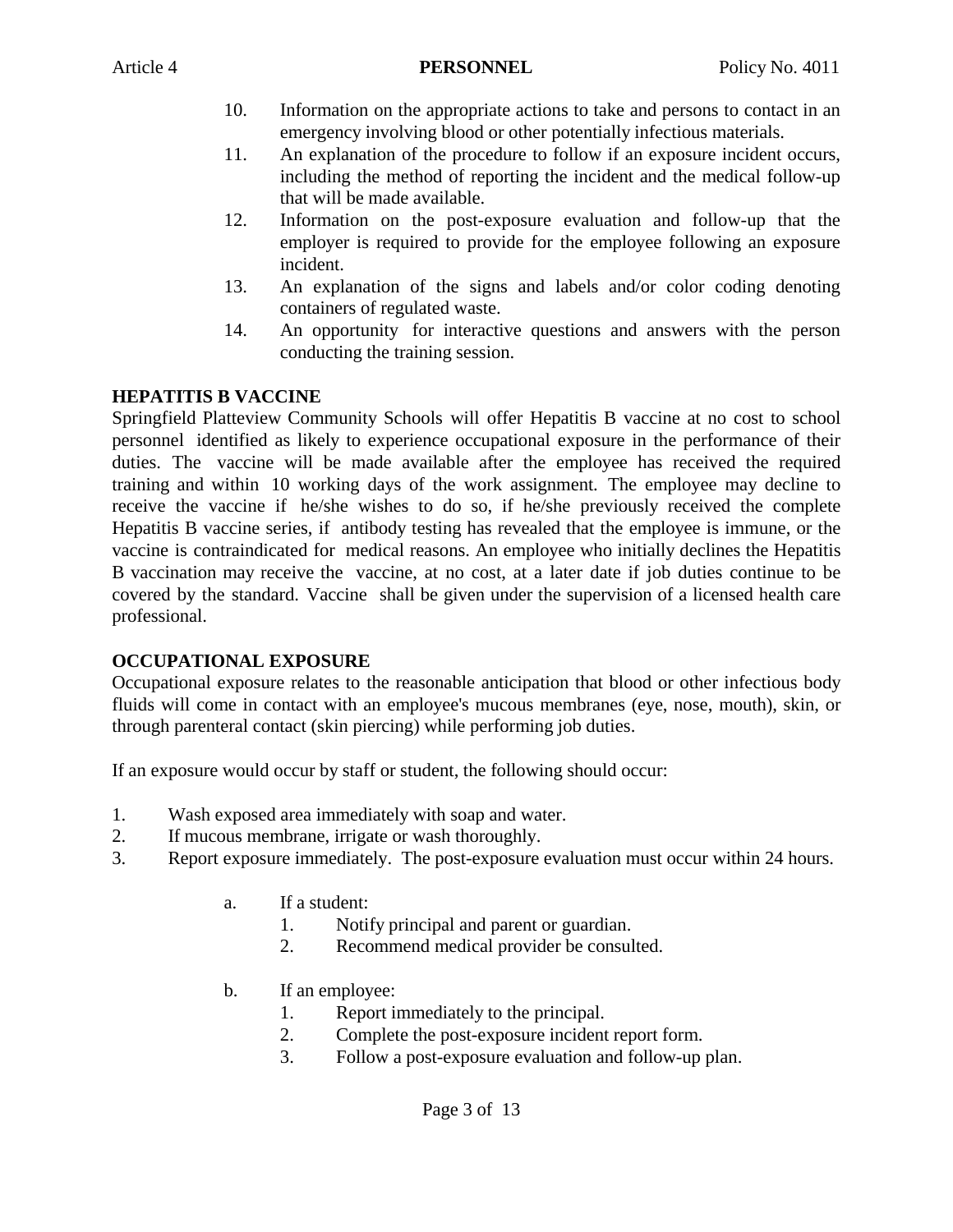#### **POST-EXPOSURE EVALUATION AND FOLLOW-UP**

Following the report of an exposure incident, Springfield Platteview Community Schools will make a confidential medical evaluation and follow-up available to the exposed employee. This evaluation and follow-up shall be:

- a. made available at a reasonable time and place within 24 hours of the exposure.
- b. Performed by a licensed physician or trained health care professional.

#### **RECORD KEEPING**

Documentation of personnel participation in the training program will be maintained for 3 years from the date on which the training occurred and include:

- 1. Dates of training sessions.
- 2. Contents or summary of training sessions.
- 3. Names and qualifications of persons conducting the training.
- 4. Names and job titles of all persons attending.

Confidential medical records will be maintained and kept separate from the personnel file for each employee for at least the duration of employment plus 30 years. This record will include:

- 1. The name and social security number of the employee.
- 2. Information regarding Hepatitis B vaccination status.
- 3. Documentation of exposure incident.
- 4. Medical evaluation and follow-up.

#### **CONTROL METHODS**

Universal precautions (UP) are practices and procedures established to assist in the prevention of contact with blood and other body fluids. Although the risk of exposure to bloodborne pathogens (HIV & Hepatitis B) in the educational setting is low, safe work practices require the assumption that all blood or body fluids be considered potentially infectious (blood, any fluid containing blood, cerebral spinal fluid, amniotic fluid, semen, vaginal fluids, feces, urine, vomitus, drainage from wounds, respiratory secretions and saliva).

The following safe work practice and engineering controls are identified to protect students and school personnel from exposure to blood and body fluids which could potentially cause infectious disease. Universal precautions will be employed at all times by employees of Springfield Platteview Community Schools. Appropriate personal protective equipment will be provided for personnel.

#### **HANDWASHING**

Handwashing is thought to be the most important procedure in preventing the spread of infection.

#### **Hands should always be washed when:**

- 1. Hands are soiled.
- 2. Handling or preparing food.
- 3. Eating.
- 4. Blowing or wiping nose.
- 5. Using toilet, assisting students with toileting needs, or diapering.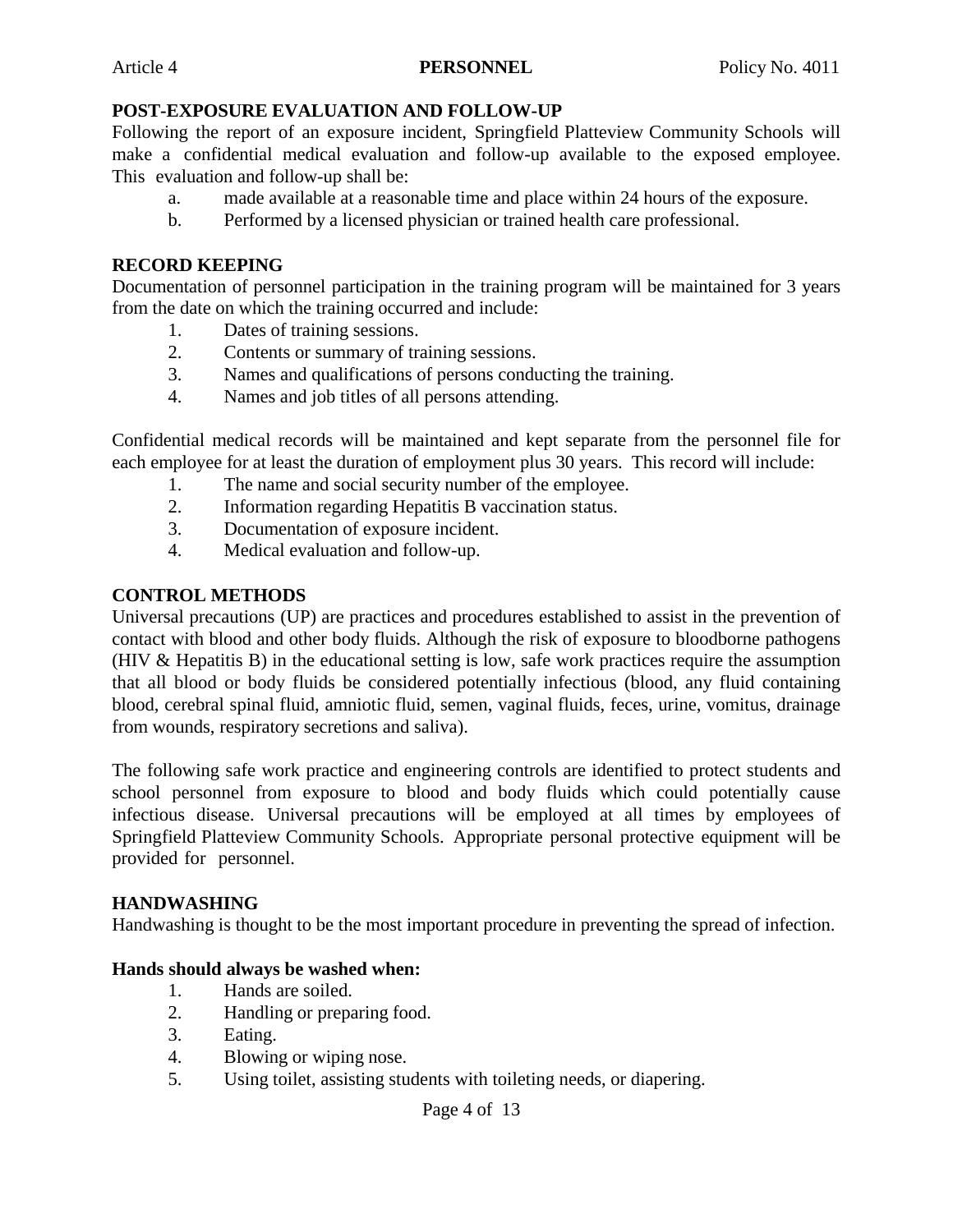- 6. Coming in contact with contaminated equipment.
- 7. Skin contacts blood or body fluids.
- 8. After gloves are removed.

### **Proper hand washing procedure:**

- 1. Wet hands with warm water.
- 2. Apply soap, lather hands & wrists.
- 3. Scrub all surfaces of hands, between fingers, under fingernails for a minimum of 15 seconds keeping hands and fingers pointed down.
- 4. Rinse hands and wrists thoroughly with warm water, allowing water to flow from wrist down.
- 5. Dry hands well and air dry or single-use paper towel, turning off faucet using towel before discarding to prevent recontamination.

# **BARRIERS**

When possible, direct contact with blood and body fluids should be avoided. Barriers reduce the risk of contact as well as control the spread of infection between individuals.

- 1. Wear disposable gloves when direct contact with blood or body fluids, handling soiled clothing or equipment, toileting children, or when regularly exposed to a student's saliva or oral cavity. If unanticipated contact occurs, wash hands immediately following contact. Gloves should be removed without touching the outside or other objects. Dispose after each use.
- 2. Utility gloves may be decontaminated for re-use if the integrity of the glove is not compromised. They should be discarded if they are cracked, peeling, torn, punctured, or exhibit other signs of deterioration.
- 3. During CPR procedures, the use of a one-way protective shield is recommended.
- 4. Spill-resistant gowns, masks and protective eyewear should be used when splashing, spraying, spattering or airborne droplets of potentially infectious material is anticipated. It is recommended that at a minimum, one set, containing a gown, mask, and protective eyewear, should be available for use in a serious emergency (the size and layout of a building may require greater availability).

Personal protective equipment is available in the following location/s: All classrooms, offices, gyms. Additional materials are available with the custodian.

# **BLOOD AND OTHER POTENTIALLY INFECTED MATERIAL SPILL CLEANUP:**

- 1. Wear disposable or utility gloves. Do not reuse disposable gloves. Disinfect utility gloves after use.
- 2. Use disposable (paper) towels and other absorbent materials to absorb spill.
- 3. Saturate the spill with a 1:10 household bleach solution prepared daily or other EPA approved disinfectant and allow to disinfect for 10 minutes **before** agitating the spill.
- 4. Disinfect the surface after the spill has been removed. Allow the disinfectant to work 10 minutes before wiping dry with disposable (paper) towels.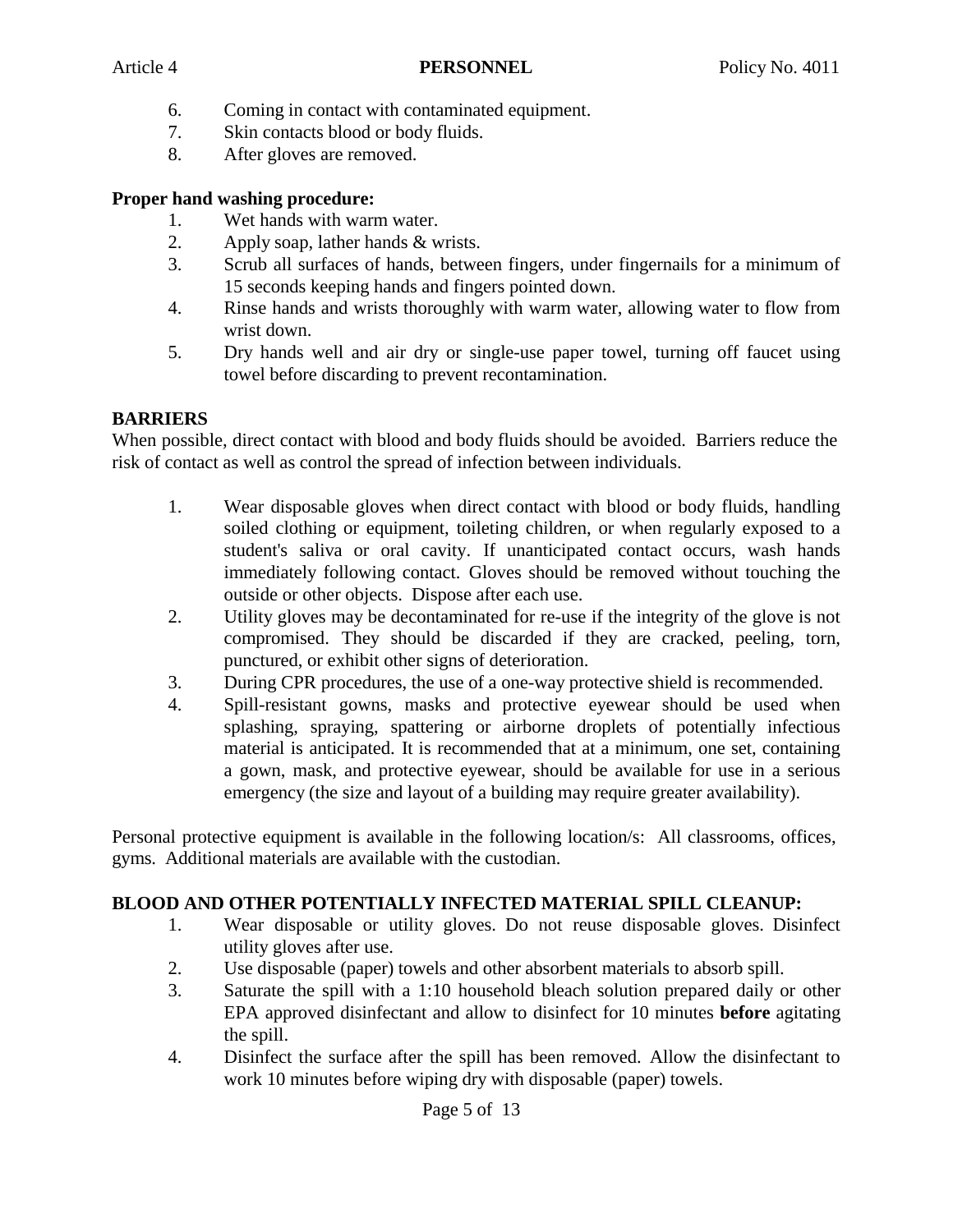- 5. Rugs contaminated with body fluids should be cleaned by applying an absorbent compound. Saturate the spill with an EPA approved disinfectant appropriate for rug/carpet use for 10 minutes. Allow to dry as directed. Vacuum or mechanically remove with dust pan and broom. Apply EPA approved disinfectant appropriate for rug/carpet use for 10 minutes. Revacuum when dry.
- 6. Dispose of waste (gloves, paper towels, etc.) in leakproof plastic bag.
- 7. Clean and disinfect reusable equipment (mops, buckets, etc.)
- 8. Wash hands thoroughly with warm water and soap.

# **CLEANUP OF OBJECTS CONTAMINATED WITH BLOOD OR OTHER POTENTIALLY INFECTED MATERIAL (i.e., athletic equipment):**

- 1. Wear disposable or utility gloves. Do not reuse disposable gloves. Disinfect utility gloves after use.
- 2. Discard contaminated items that cannot be cleaned or disinfected into lined container.
- 3. Disinfect the object using EPA approved disinfectant or 1:10 household bleach solution prepared daily.
- 4. Allow disinfectant to work 10 minutes before wiping dry.
- 5. Dispose of contaminated materials in leakproof plastic bag.
- 6. Wash hands thoroughly with warm water and soap after gloves are removed.

# **FIRST AID/HEALTH CARE**

Whenever possible and appropriate, employees should practice self-management of injuries and should teach students the same. The principle of self-management includes self treatment, cleaning and disposing of contaminated materials to avoid contact by a second party.

When that is not possible:

- 1. Wear gloves.
- 2. Use paper toweling or gauze pads to wipe injury and, if appropriate, allow student to rinse injury with running water.
- 3. Place soiled materials in a plastic bag lined waste container.
- 4. Soiled clothing should be removed and placed into a plastic bag, secured, and sent home.
- 5. Assist in cleaning affected area and applying bandage as necessary.
- 6. Dispose of gloves along with other soiled materials in plastic lined waste container, secured, and disposed of properly.
- 7. Wash hands thoroughly after removing gloves.

Contaminated waste is any material which has been soiled with blood or other potentially infectious material which cannot be disinfected. This waste may be placed in a leakproof plastic bag and placed in the trash unless it meets the definition of regulated waste. Regulated waste is defined by OSHA as liquid or semi-liquid blood or other potentially infectious materials and caked dried blood capable of releasing these materials during handling or contaminated sharps. If regulated waste is generated, it must be properly identified by using a red bag, biohazardous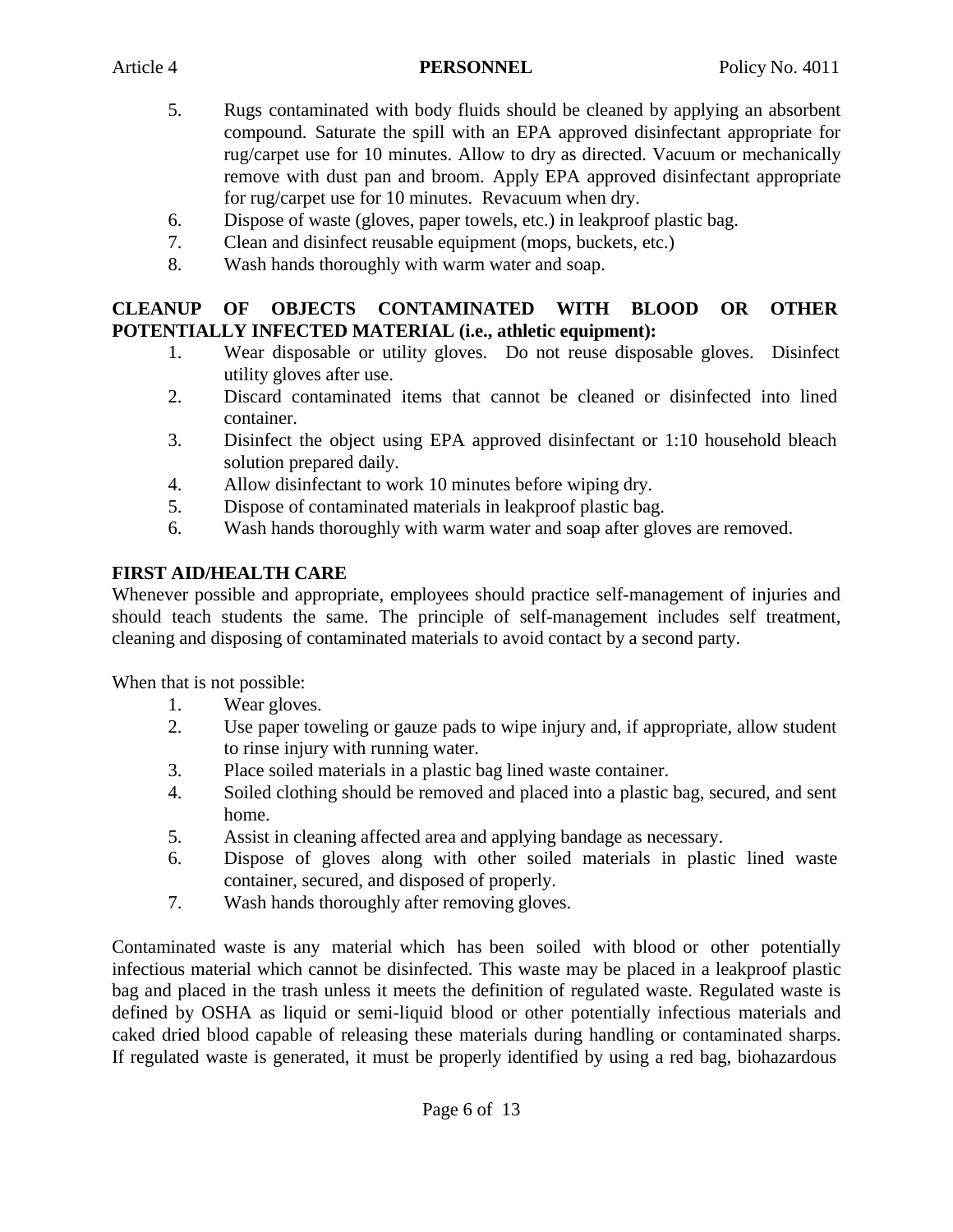label, or sharps container. This waste must be disposed of according to state and local ordinances.

Contaminated work surfaces in the health office-first aid area shall be decontaminated with an appropriate disinfectant after completion of procedures, immediately or as soon as feasible when surfaces are contaminated and at the end of each school day.

Eating, drinking, storing of food and drink, applying cosmetics or lip balm, and the handling of contact lenses should be prohibited in areas where there is a reasonable likelihood of occupational exposure (areas where first aid is provided).

#### **Contaminated Sharps (broken glass, needles, lancets, knives, blades)**

- 1. Tongs or dust pan and broom should be used to pick up contaminated sharps such as blood-covered broken glass to avoid direct contact.
- 2. Gloves should be worn when handling contaminated sharps.
- 3. Needles, lancets and other contaminated sharps should not be bent, recapped or removed.
- 4. A student who generates his/her own regulated waste (self glucometer use, self insulin injection, etc.) should transport the waste home daily for disposal.
- 5. All other sharps should be placed in a puncture-resistant, labeled, leak-proof container, able to be closed after each use. A sharps container should be available and when used, disposed of properly according to state and local ordinances.

#### **Clothing/Laundry**

Student clothing and other nondisposable items soaked with body fluids should be placed in plastic bags and sent home. If rinsing or presoaking is needed for items laundered at school, wear gloves. Clothes contaminated with body fluids, should be washed separately from other items. Wash as usual, add 1/2 cup bleach to wash cycle if bleachable. Add 1/2 cup non-chlorine bleach if unbleachable.

#### **Diaper Changing Procedure**

- 1. Wear disposable gloves.
- 2. Place student on a clean changing table using waterproof pad with two lean papers towels for each change.
- 3. Remove the soiled diaper and place in a plastic bag.
- 4. If other clothing is soiled, place in a plastic bag and mark with the child's name.
- 5. Clean skin in diaper area using individual disposable wipes or other cleansers provided by parents when special consideration to skin cleansing is needed for an individual student and apply clean diaper.
- 6. Wash pad after each change with soap and water and follow with 1:10 household bleach solution prepared daily or EPA approved disinfectant.
- 7. Remove gloves and place in plastic bag.
- 8. Wash hands with soap and water before and after diaper change.
- 9. Never leave child unattended on the changing area.
- 10. Supplies should be stored close to the changing area and out of the child's reach.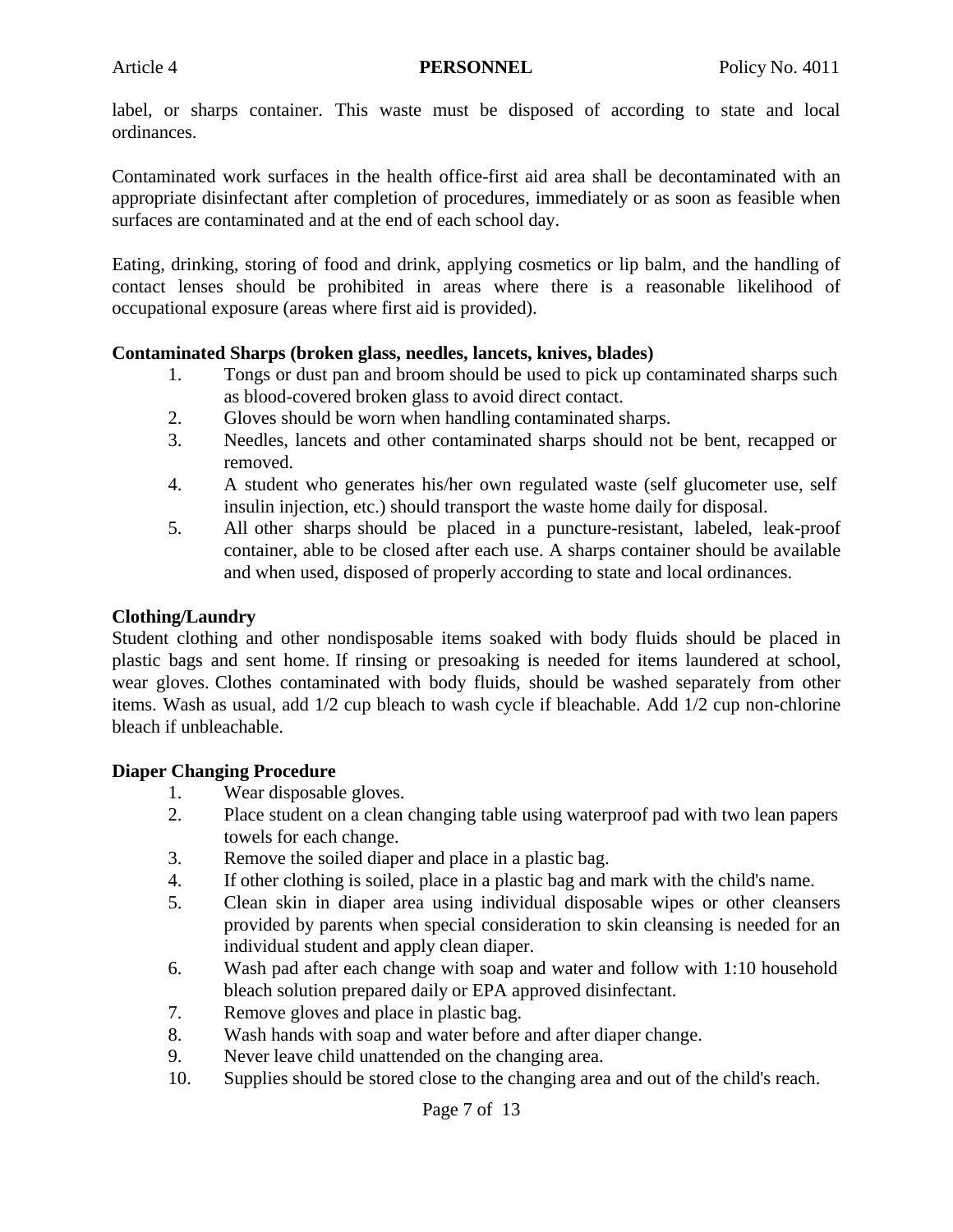11. Report any abnormal conditions (blood or pus in diaper area, diarrhea, light colored, black or tarry stools, skin rashes, bruises or breaks in the skin).

### **Toy Sanitation Technique**

If children drool and mouth toys, special consideration for the sanitation of the toys should follow:

- 1. Sanitize by putting through a dishwasher cycle.
- 2. If dishwasher is not available:
	- a. Wear gloves and wash toys with soap and water.
	- b. Rinse with hot water.
	- c. Soak in a 1:100 bleach solution 10 minutes.
	- d. Air dry.

# **Dishwashing Sanitation Technique**

If it should be necessary to wash dishes in the classroom, the following should be followed:

- 1. The dishwashing area should be separate from the handwashing area.
- 2. Dish pans should be used.
- 3. Wash in hot soap and water.
- 4. Rinse with hot water.
- 5. Soak in a 1:100 bleach solution 10 minutes.
- 6. Drain and air dry.

### **Disinfectants**

- 1. All cleaning supplies must be kept in labeled containers.
- 2. All cleaning supplies must be kept out of the reach of students in locked cabinets.
- 3. Custodial staff will follow guidelines from their department as it relates to disinfectants.
- 4. If household bleach water is used as disinfectant, it must be prepared daily.
- 5. The ratio of bleach to water for a disinfectant solution is 1:10. A ratio of 1:100 bleach solution is considered a sanitizing solution.

### **INFECTION CONTROL PRACTICES OUTSIDE THE CLASSROOM**

The following guidelines should assist specific personnel in practicing good hygiene and helping limit the spread of communicable disease.

# **Blood Brother Rites**

It should be noted that some students may practice "blood brother" type rites where they wish to share small amounts of blood from finger pricks with each other. This practice should be discouraged.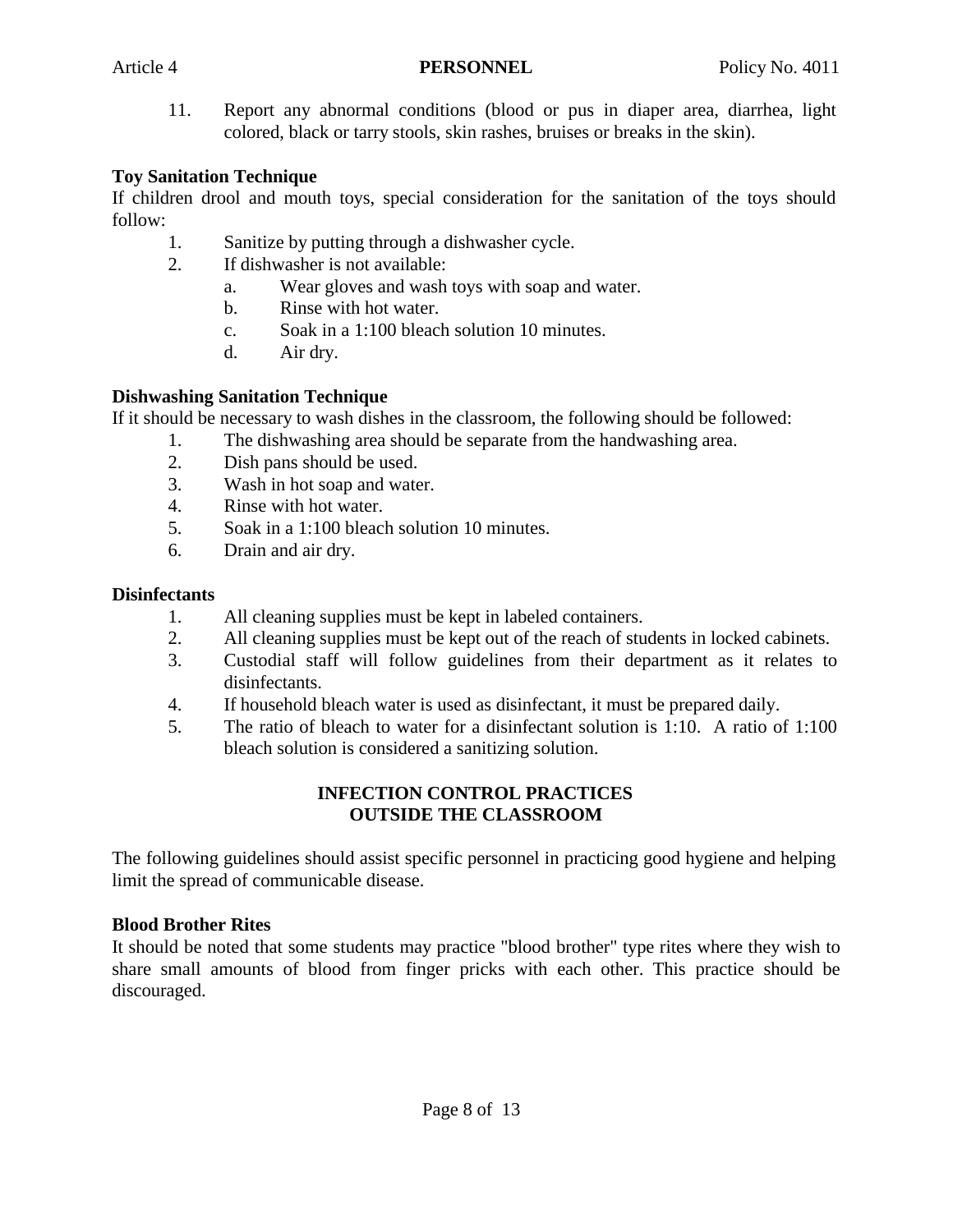### **Bus Drivers**

The potential spread of communicable disease on a school bus is primarily confined to inappropriate handling of body fluids. Bus drivers can play an important role in reducing this risk.

Buses should be equipped with the following supplies:

- 1. Tissues
- 2 Dry absorbent compound
- 3. Disinfectant
- 4. Large plastic garbage bags
- 5. Antiseptic towelettes such as hand wipes or liquid alcohol cleansing agents (e.g., Hibistat, etc.)
- 6. Disposable gloves

In the event that a child vomits or loses bowel or bladder control, the following steps should be followed in handling the body fluids:

- 1. Assist the child in cleaning his/her face and hands with the use of handiwipes. Wear gloves if direct contact with the body fluid is possible.
- 2. Segregate the child as much as possible from other children on the bus, but make certain that he/she can be observed by a responsible individual at all times in case additional assistance is needed.
- 3. Cover the body fluid with dry compound and large plastic garbage bag.
- 4. Clean hands using handiwipes or liquid alcohol agent.
- 5. Wearing disposable gloves, completely clean and disinfect the area when the bus arrives at school or other appropriate location. Use a 1:10 solution of household bleach prepared daily or an EPA approved disinfectant. For surfaces where such a solution is not recommended, alcohol may be substituted. Do not use canned aerosol solutions. Solutions in a "pistol grip" hand spray bottle are preferred.
- 6. Any supplies used to clean the child or the area (towels, paper towels, tissues, disposable wipes) should be placed in a plastic bag, sealed and properly discarded.
- 7. Finally, wash hands thoroughly with soap and water even if gloves were worn during the cleaning process.

# **Custodians**

Personnel that are involved in the general maintenance and cleaning of the school building play a vital role in controlling the potential spread of disease. It is important that these individuals practice good technique when handling waste materials and cleaning the building.

General guidelines include:

- 1. Clean and disinfect mop buckets at the end of each day and when there is gross soil.
- 2. Change wet mops after every 5 hours of use or after mopping gross soil.
- 3. Use an EPA approved disinfectant in the mop buckets.
- 4. Hang mops and dust mops so as to not leave them resting with the mop bucket, sink or on the floor.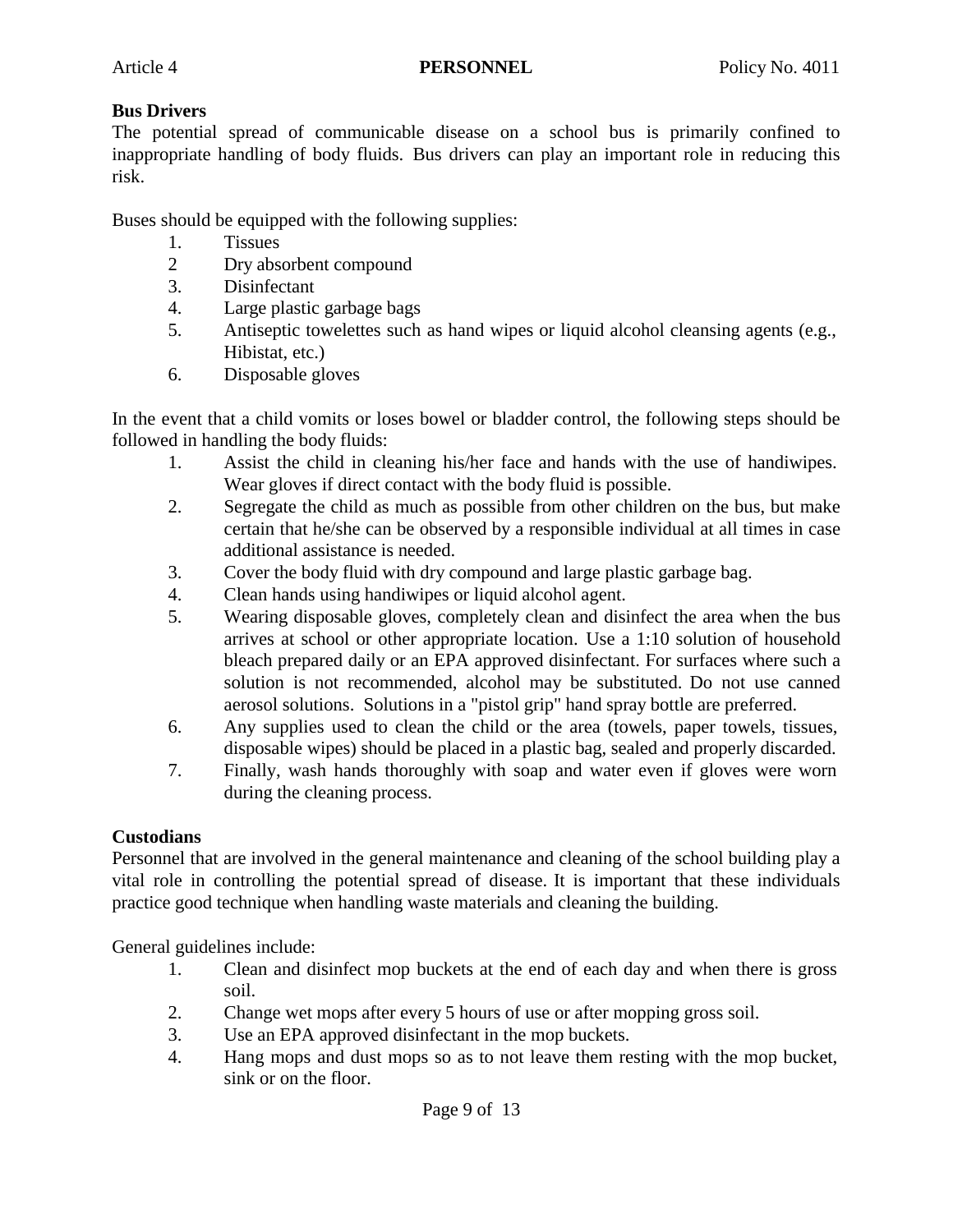- 5. Empty waste cans daily.
- 6. Wear gloves for pulling trash, cleaning restrooms, or any activity where employees may come in contact with body fluid.
- 7. Garbage and waste can liners should be changed daily.
- 8. Restrooms should be cleaned and disinfected daily. Employees should wear utility gloves which should be disinfected after each use.
- 9. Materials used in body fluid spill cleanups should be discarded into a plastic trash bag. All tools used in the cleaning should be disinfected after each use.
- 10. Sinks, drinking fountains, and showers should be disinfected with 1:10 bleach solution prepared daily.

#### **Dietary Workers**

Personnel that prepare or serve food in the school setting play a key role in preventing the contamination of foods or eating utensils; thereby, reducing the spread of certain diseases. Guidelines for individuals that handle foods include:

- 1. Wear clean clothes and a hair net.
- 2. Keep fingernails short and clean.
- 3. Always work with clean hands, and wash them thoroughly after using the toilet or handling raw foods.
- 4. Never work around food when ill.
- 5. Keep hands away from mouth, nose, and hair.
- 6. Cover coughs and sneezes with tissues, follow by handwashing.
- 7. Never use cooking utensils to taste food while cooking or serving, lick fingers, or eat while preparing foods.
- 8. Avoid manual contact with unpackaged food by the use of tongs, scoops, forks, etc.
- 9. Wear gloves when sorting silverware.

Basic principles to follow in the general housekeeping of the kitchen:

- 1. Mop the floor surface daily and as needed.
- 2. Clean and sanitize storage areas on a fixed schedule.
- 3. Clean ranges and grills after each use.
- 4. Sanitize all work surfaces, utensils, and equipment after each use.
- 5. Dispose of waste in waste cans with plastic liners.

#### **Drama**

Make-up equipment such as sponges, eye or lip make-up applicators should not be shared. If student has acne or open lesions on face, eyes, or mouth, this recommendation is especially important. Individual portions of make-up will be most effective at preventing the transmission of bacteria and viruses.

#### **Ear Piercing**

- 1. Discourage the practice of ear and other piercing by students. If a student is planning to have this procedure performed, advise that it be done professionally.
- 2. Discourage the practice of trading earrings.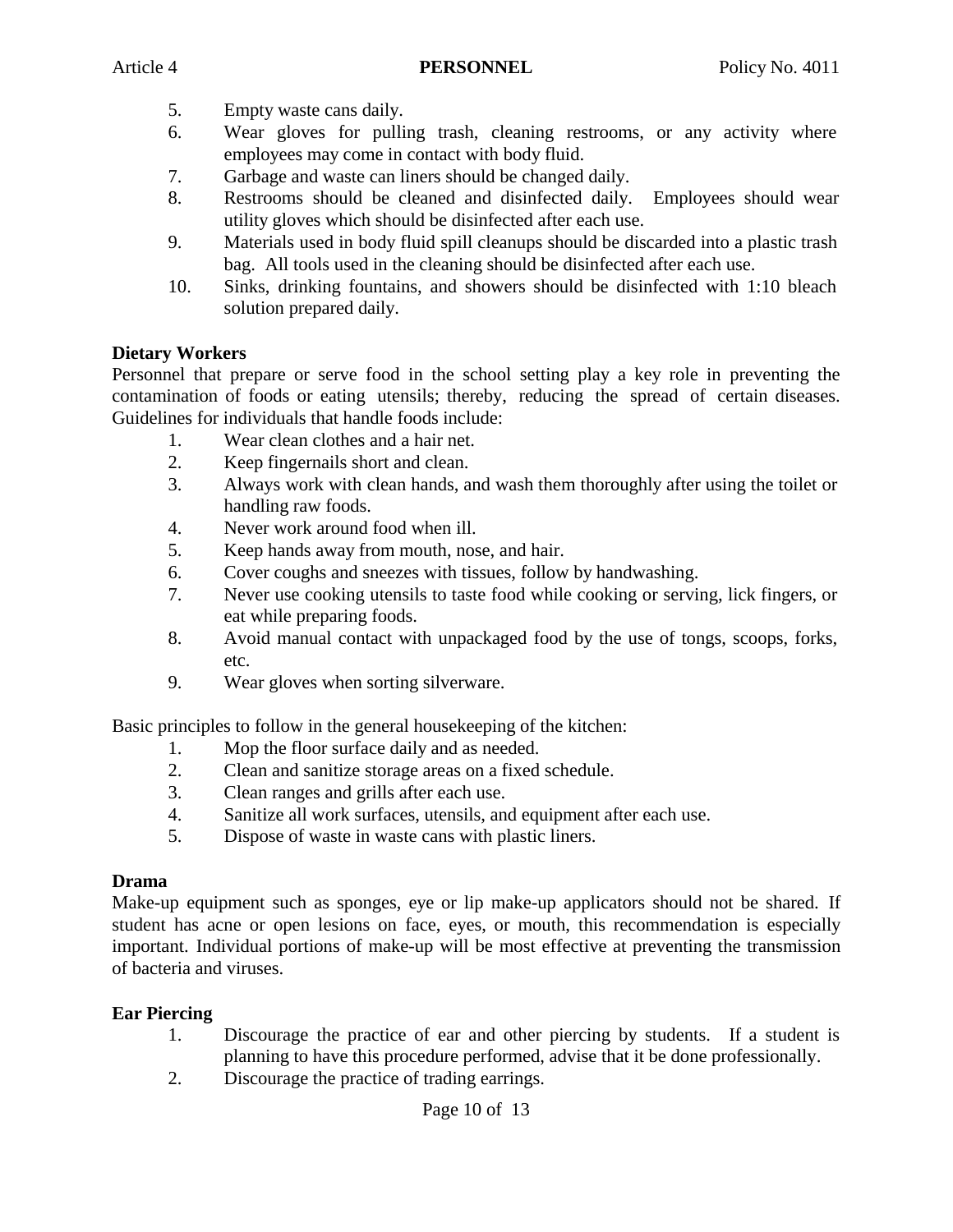- 3. If a student is having gross discharge from a pierced ear opening, he/she should clean the ear with soap and water, rinse with alcohol, dry and apply band-aid. Encourage student to keep hands away from ear after cleaning. Materials used for cleaning should be placed in a plastic-lined garbage receptacle or an individual plastic bag which can be sealed. Student should wash hands after procedure. Encourage student to seek medical attention as antibiotics may be indicated.
- 4. If minor discharge from ear lobe, encourage student to clean as above and to periodically apply antiseptic solution. Remind student to keep hands away from ear.

### **Sciences**

If blood stick procedures are used in science classes for special projects (microscopic exam of student's own blood cells, blood typing, etc.) only single use, sterile lancets should be used. Special precautions should be given to thorough hand-washing before and after procedure, proper cleaning of blood spills, safe disposal of lancets in a puncture-proof container, covering wound with band-aid.

# **Sports/Physical Education**

Participation in sports and physical education activities can pose an increased risk for the transmission of communicable disease. The specific risks are related to a number of variables including the type of sport, individual characteristics of students, equipment used, and physical facilities available.

Depending upon these variables, factors that can contribute to the spread of disease are:

- Degree and length of direct physical contact (wrestling versus tennis)
- Sharing of uniforms or equipment
- Using common drinking cups. This does not pose a threat in the transmission of bloodborne diseased, but can perpetuate the transmission of other communicable diseases.
- Contacting uniforms and equipment that has not been adequately cleaned.
- Compromised locker room hygiene

Teachers and coaches in these situations are in a key position to help prevent the spread of communicable diseases. Specific steps that can be taken include:

- 1. Avoid the use of shared drinking cups.
- 2. Establish and monitor a regular schedule for students to take uniforms home to be laundered.
- 3. Assure adequate supply of soap and towels in locker rooms.
- 4. Insist locker rooms be cleaned and disinfected daily.

# **Athletic Situations**

It is recommended that students with open lesions (cuts/sores/acne) do not participate in close physical contact sports unless:

1. The lesions are dry or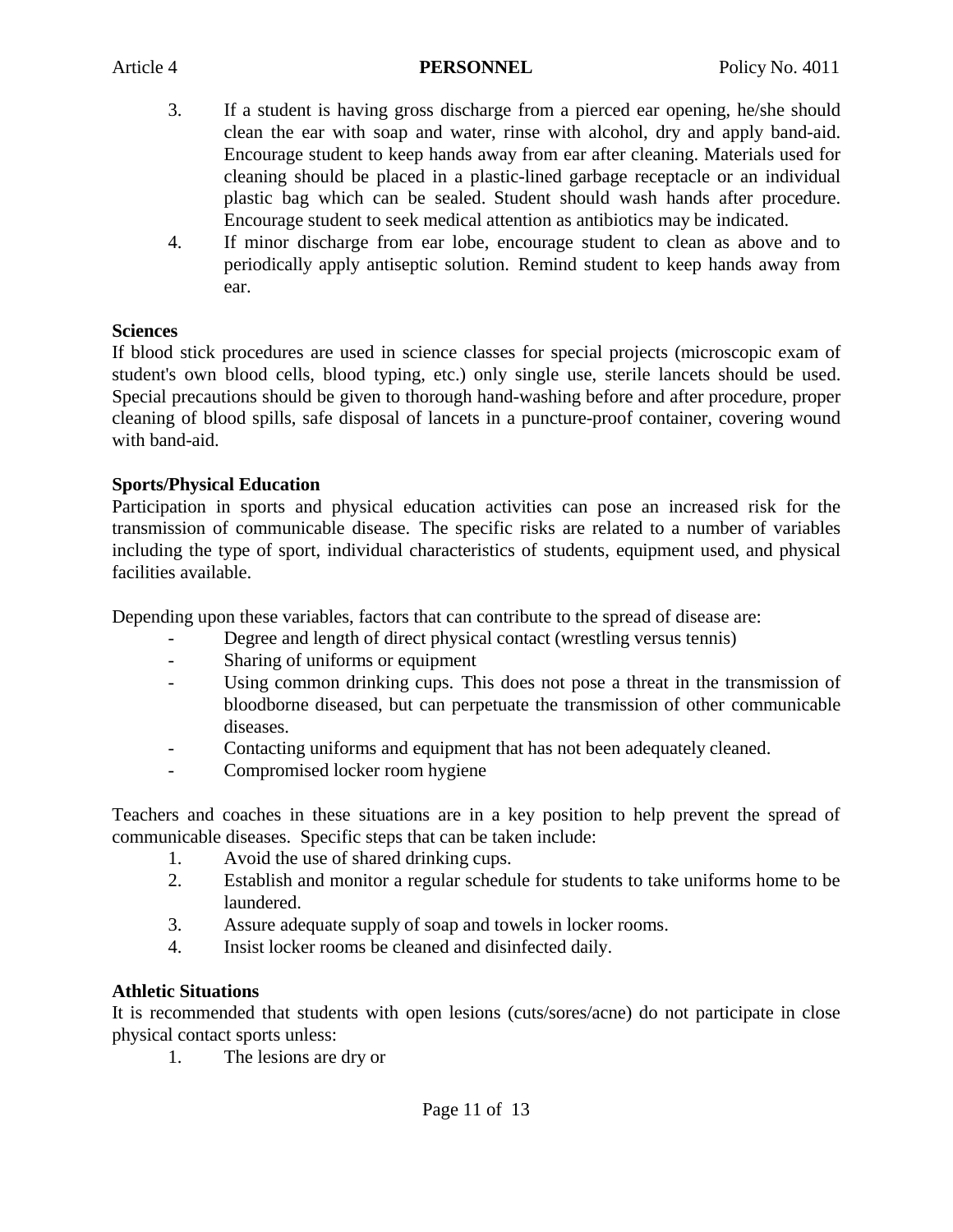2. The lesion can be appropriately dressed (e.g., with band-aid or gauze) in a secure manner.

### **Handling of Body Fluid Spills During Sports:**

Items to have on hand:

- 1. Disposable gloves
- 2. Garbage bags with seal/twist
- 3. Paper towels
- 4. Soap and water
- 5. Alcohol
- 6. Bleach or other disinfectant

# **General Guidelines:**

- 1. Do not use a common towel for wiping sweat or secretions during sports.
- 2. Do not use common water bucket for cleaning wounds.

# **Blood Spill On Another Athlete:**

- 1. If an athlete sustains any open skin lesions which have come into contact with blood or saliva of another athlete, wash thoroughly, scrubbing the skin with soap and running water. Alcohol skin cleansers should be applied.
- 2. If athlete's skin at area of blood contact is intact, have that athlete wash off his own skin with soap and water.
- 3. If athlete gets blood in eye or mouth, flood exposed part for 1 to 2 minutes under running water.
- 4. If vomitus is involved, observe the same procedures (1-3).

# **Blood Spill on Clothing of Either Athlete:**

- 1. Athlete to remove soiled garment. Wash skin under areas of soiling with soap and water and put on clean garment.
- 2. Placed soiled garment in plastic bag, seal bag, set aside for later attention.
- 3. Clothing soaked with body fluids should be washed according to procedure. If clothing is to be washed at student's home, a copy of these guidelines should be sent to the home.

# **Blood Spill On Surfaces, Equipment (mats, footballs, etc.):**

- 1. Wear disposable or utility gloves. Do not reuse disposable gloves. Disinfect utility gloves after use.
- 2. Use disposable (paper) towels and other absorbent materials to absorb spill.
- 3. Saturate the spill with a 1:10 household bleach solution prepared daily or EPA approved disinfectant and allow to disinfect for 10 minute **before** agitating the spill.
- 4. Disinfect the surface after the spill has been removed. Allow the disinfectant to work 10 minutes before resuming use. Items may be washed/rinsed again.